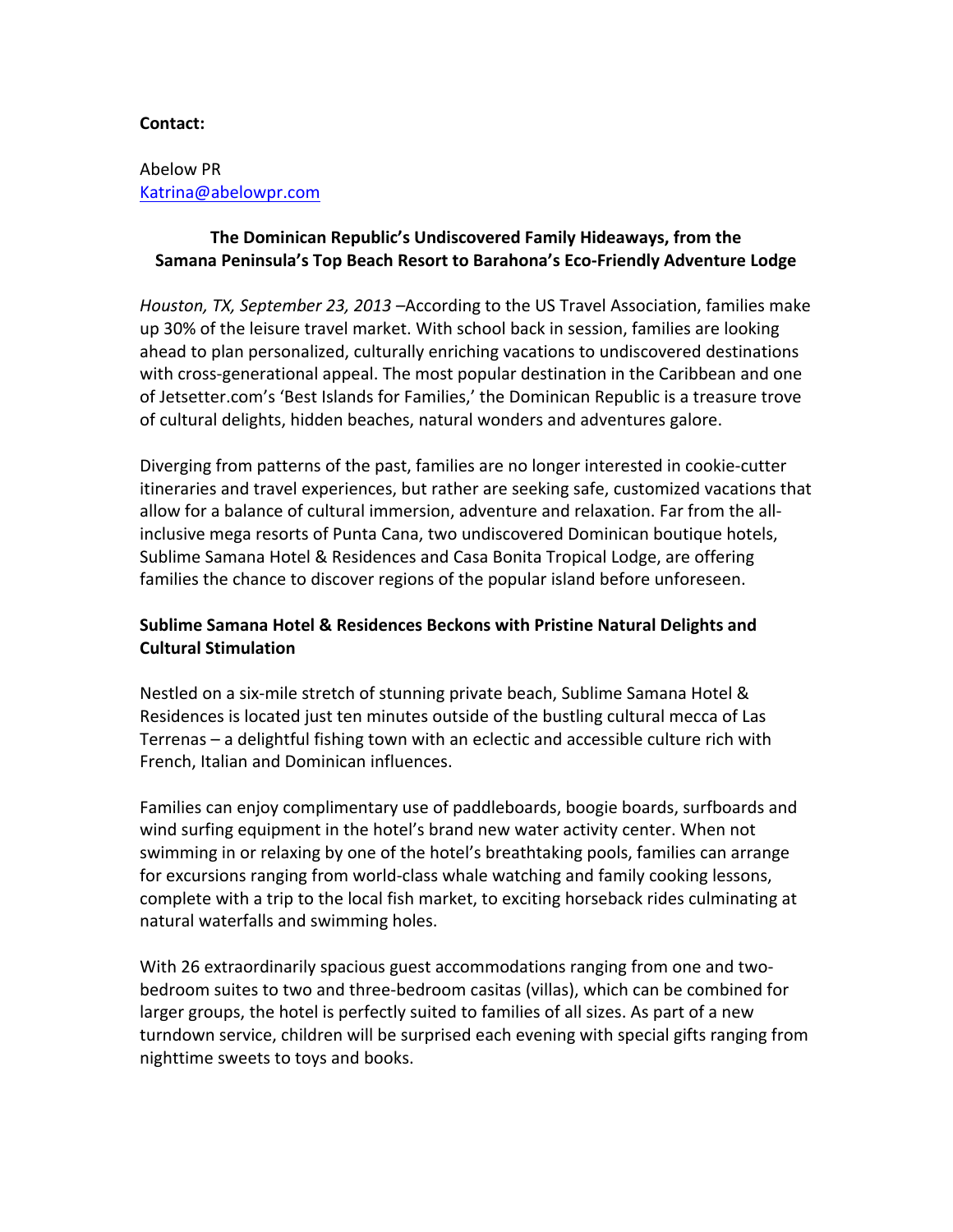Families can relish the delightful, healthy, seasonal cuisine at the hotel's restaurant or venture into town to take in a seaside meal from the outdoor decks of one of the many gourmet restaurants. For those parents and older children seeking a night out on the town or an escape to the spa, babysitting services can be arranged through the hotel.

The hotel is offering a 50% discount off of regular room rates for one-bedroom suites, and 30% off of rates for other room categories for travel from November 1 through December 23, 2013 if booked by October 31, 2013. Rules and restrictions apply. For more info visit www.sublimesamana.com or call 888-896-9416.

# **Casa Bonita Tropical Lodge, an Intimate Eco Friendly Escape where Adventure Abounds**

Situated in the rainforest between three peaks and complete with a thrilling, ten platform canopy tour, mountain biking, horseback riding and hiking trails on site, it is hard to find a hotel anywhere in the Dominican Republic better suited to the adventurous family than Casa Bonita Tropical Lodge. With renovations recently completed on each of the hotel's 12 guest rooms, families can take in the natural wonders of the Dominican Republic's southwestern coast in an intimate environment that celebrates the beauty of the region, while maintaining the comforts of home.

Originally the weekend retreat of the Schiffino family, Casa Bonita prides itself on maintaining an authentic character that reflects the family-focus of owner, Polibo Schiffino.

The restaurant sources ingredients from its own extensive organic garden with an exciting menu highlighting the region's unparalleled seafood and rich tropical produce. Gourmet picnics can be prepared for family beach outings and excursions can be arranged to such cultural enclaves as the Cachote Village, perched high in the aweinspiring cloud forest of the eastern Bahoruco mountains.

Additional excursions include opportunities to tour nearby national parks within the Jaragua, Bahoruco and Enriquillo Biosphere Reserve, experience an organic coffee plantation, visit the Casa de Tarzán (Tarzan's House), Las Aguilas Bay, Oviedo Lagoon and Lake Enriquillo, or explore caves with ancient tribal art.

For parents and children in need of some relaxation, the hotel's unrivaled, open-air, organic river spa offers a magical escape into the sights and sounds of the jungle setting with healing treatments utilizing local ingredients available for all ages.

To celebrate the new renovations, Casa Bonita's guest rooms will be available at a special rate of \$137 per night plus tax and service charges for travel through December 15, 2013 if booked by October 31, 2013. Rates are subject to blackout dates and